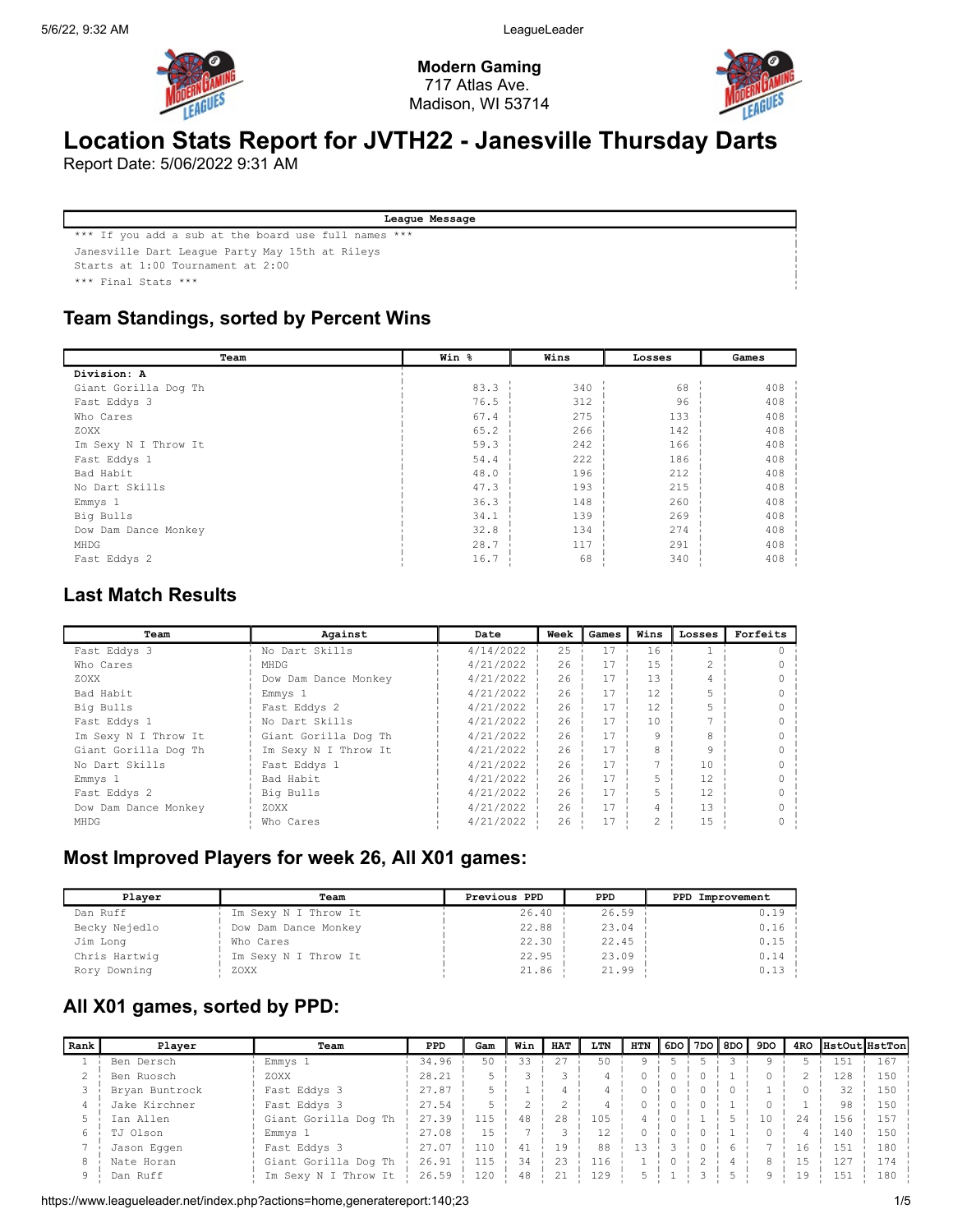| Rank     | Player                             | Team                                 | PPD            | Gam       | Win                           | HAT                  | LTN                 | HTN                          | 6DO                 | 7DO                | 8DO                          | 9DO                        | 4RO                     |                   | HstOut HstTon |
|----------|------------------------------------|--------------------------------------|----------------|-----------|-------------------------------|----------------------|---------------------|------------------------------|---------------------|--------------------|------------------------------|----------------------------|-------------------------|-------------------|---------------|
| 10       | TJ Schrank                         | Giant Gorilla Dog Th                 | 26.56          | 115       | 45                            | 21                   | 106                 | $\mathbf{1}$                 | $\mathbf{1}$        | 0                  | $\overline{4}$               | 8                          | 19                      | 151               | 151           |
| 11       | Michael LeQuire                    | Giant Gorilla Dog Th                 | 26.10          | 100       | 37                            | 8                    | 103                 | 5                            | $\circ$             | 0                  | $\sqrt{2}$                   | 9                          | 14                      | 150               | 157           |
| 12       | Jeremy Nyhus                       | Bad Habit                            | 25.87          | 90        | 29                            | 14                   | 91                  | $\overline{c}$               | $\Omega$            | 1                  | $\overline{4}$               | $\mathbf{1}$               | 16                      | 119               | 160           |
| 13       | Aron Riley                         | ZOXX                                 | 25.58          | 85        | 33                            | 16                   | 80                  | $\Omega$                     | $\circ$             | $\Omega$           | $\mathbf{1}$                 | 10                         | 13                      | 145               | 150           |
| 14       | Troy Finn                          | Fast Eddys 3                         | 24.66          | 110       | 34                            | 17                   | 86                  | $\overline{4}$               | $\circ$             | $\overline{c}$     | 3                            | 7                          | 15                      | 177               | 180           |
| 15       | Chris Barry                        | Emmys 1                              | 24.25          | 10        | $\overline{c}$<br>39          | 3<br>12              | 6                   | 1                            | $\circ$             | $\Omega$<br>0      | $\circ$<br>3                 | $\circ$                    | $\Omega$                | 32                | 152           |
| 16<br>17 | Carey Dobson                       | Fast Eddys 3                         | 24.14<br>24.13 | 110<br>5  | $\overline{2}$                | $\cap$               | 91<br>3             | $\mathbf{1}$<br>$\circ$      | $\circ$<br>$\circ$  | 0                  | $\circ$                      | 10<br>$\Omega$             | 14<br>1                 | 130<br>57         | 159<br>112    |
| 18       | Anthony Christopher<br>Chris Barry | ZOXX<br>MHDG                         | 23.87          | 5         | $\overline{c}$                | $\Omega$             | 3                   | $\circ$                      | $\circ$             | 0                  | $\mathbf{0}$                 | $\Omega$                   | $\overline{c}$          | 85                | 120           |
| 19       | Brandon Welch                      | Who Cares                            | 23.72          | 110       | 26                            | 16                   | 82                  | $\circ$                      | $\circ$             | 0                  | $\overline{2}$               | 4                          | 15                      | 135               | 150           |
| 20       | Ben Hanson                         | Im Sexy N I Throw It                 | 23.63          | 5         | $\mathbf{1}$                  | $\Omega$             | 3                   | $\circ$                      | $\circ$             | 0                  | $\mathbf{0}$                 | $\Omega$                   | $\Omega$                | 93                | 112           |
| 21       | Matt Gross                         | Who Cares                            | 23.27          | 45        | 22                            | $\overline{4}$       | 35                  | $\mathbf{1}$                 | $\circ$             | 0                  | $\overline{2}$               | $\overline{c}$             | 8                       | 154               | 154           |
| 22       | Chris Hartwig                      | Im Sexy N I Throw It                 | 23.09          | 120       | 30                            | 1.5                  | 95                  | $\mathbf{1}$                 | $\mathbf{1}$        | $\mathbf{1}$       | $\mathbf{1}$                 | 6                          | 6                       | 151               | 151           |
| 23       | Jerome Anthony                     | ZOXX                                 | 23.07          | 15        | 6                             | $\mathbf{1}$         | 10                  | $\circ$                      | $\circ$             | $\Omega$           | $\mathbf{1}$                 | $\Omega$                   | $\mathbf{1}$            | 70                | 150           |
| 24       | Ben Hanson                         | No Dart Skills                       | 23.04          | 15        | 6                             | $\mathbf{1}$         | 11                  | $\circ$                      | $\circ$             | 0                  | $\mathbf{0}$                 | $\circ$                    | $\overline{4}$          | 70                | 150           |
| 25       | Becky Nejedlo                      | Dow Dam Dance Monkey                 | 23.04          | 85        | 18                            | 12                   | 62                  | $\mathbf{1}$                 | $\mathbf{1}$        | $\Omega$           | $\mathbf{0}$                 | $\mathbf{1}$               | 6                       | 151               | 151           |
| 26       | Ron Staff                          | Fast Eddys 3                         | 22.97          | 5         | $\overline{2}$                | $\mathbf{1}$         | $\overline{4}$      | $\circ$                      | 0                   | 0                  | $\circ$                      | $\circ$                    | $\mathbf{1}$            | 50                | 150           |
| 27       | Craig DeRemer                      | Who Cares                            | 22.91          | 100       | 35                            | 14                   | 72                  | $\mathbf{1}$                 | $\mathbf{1}$        | $\Omega$           | $\theta$                     | $\overline{c}$             | 14                      | 151               | 151           |
| 28       | Randy Millard                      | Giant Gorilla Dog Th                 | 22.86          | 10        | $\overline{c}$                | $\overline{c}$       | 6                   | $\circ$                      | 0                   | $\Omega$           | $\mathbf 0$                  | $\Omega$                   | $\mathbf{1}$            | 119               | 150           |
| 29       | Andy Wilson                        | ZOXX                                 | 22.86          | 110       | 28                            | 14                   | 82                  | $\circ$                      | $\mathbf 0$         | $\Omega$           | $\overline{c}$               | $\Omega$                   | 11                      | 136               | 150           |
| 30       | Steve Baker                        | Fast Eddys 3                         | 22.64          | 9.5       | 32                            | 10                   | 63                  | 1                            | 0                   | 0                  | 3                            | 6                          | 9                       | 155               | 155           |
| 31       | Conner Long                        | Who Cares                            | 22.62          | 100       | 26                            | 10                   | 69                  | $\Omega$                     | O                   | $\Omega$           | $\mathbf{1}$                 | 3                          | 15                      | 126               | 150           |
| 32       | Josh Cornelison                    | Bad Habit                            | 22.55          | 105       | 32                            | 11                   | 79                  | $\circ$                      | $\circ$             | 0                  | $\mathbf{1}$                 | 6                          | 9                       | 124               | 150           |
| 33       | Brad Belkin                        | Fast Eddys 1                         | 22.51          | 95        | 29                            | 13                   | 65                  | $\circ$                      | $\circ$             | $\Omega$           | $\circ$                      | $\overline{c}$             | 10                      | 112               | 150           |
| 34       | Travis Stensrud                    | Fast Eddys 2                         | 22.49          | 10        | $\overline{4}$                | $\circ$              | 8                   | $\circ$                      | $\circ$             | 0                  | $\circ$                      | $\circ$                    | $\overline{c}$          | 90                | 120           |
| 35       | Steve Glissendorf                  | No Dart Skills                       | 22.47          | 110       | 34                            | 12                   | 87                  | $\circ$                      | $\circ$             | 0                  | $\mathbf{1}$                 | $\overline{c}$             | 10                      | 150               | 150           |
| 36       | Jim Long                           | Who Cares                            | 22.45          | 100       | 25                            | 14                   | 66                  | $\circ$                      | $\circ$             | $\mathbf{1}$       | $\circ$                      | $\mathbf{1}$               | 12                      | 128               | 150           |
| 37       | Colin Watkins                      | ZOXX                                 | 22.18          | 100<br>95 | 32<br>23                      | 9<br>3               | 68<br>71            | $\mathbf{1}$<br>$\mathbf{1}$ | $\circ$<br>$\circ$  | 0<br>0             | $\overline{c}$<br>$\circ$    | 5<br>$\mathbf{1}$          | 8<br>10                 | 115               | 157<br>177    |
| 38<br>39 | Aaron Lucht<br>Emanuel Godinez     | Fast Eddys 1                         | 22.15<br>22.12 | 90        | 18                            | 11                   | 59                  | $\mathbf{1}$                 | 0                   | $1\,$              | $\circ$                      | $\mathbf{1}$               | $\overline{7}$          | 177<br>112        | 151           |
| 40       | Bill Abraham                       | Fast Eddys 1<br>Im Sexy N I Throw It | 22.01          | 100       | 23                            | 7                    | 64                  | $\mathbf{1}$                 | $\circ$             | $\mathbf{1}$       | $\Omega$                     | $\mathbf{1}$               | 11                      | 111               | 157           |
| 41       | Rory Downing                       | ZOXX                                 | 21.99          | 110       | 25                            | 12                   | 65                  | $\circ$                      | $\Omega$            | 0                  | $\mathbf{1}$                 | $\overline{c}$             | 16                      | 140               | 150           |
| 42       | Mike Olson                         | Emmys 1                              | 21.97          | 35        | 5                             | $\mathbf{1}$         | 26                  | $\circ$                      | $\circ$             | $\Omega$           | $\mathbf{0}$                 | $\mathbf{1}$               | $\overline{2}$          | 123               | 150           |
| 43       | Andrew Jung                        | Giant Gorilla Dog Th                 | 20.96          | 5         | $1\,$                         | $\mathbf{1}$         | $\overline{c}$      | $\Omega$                     | $\mathbf 0$         | 0                  | $\mathbf{0}$                 | $\circ$                    | $\circ$                 | 34                | 150           |
| 44       | Lance Stimpfl                      | No Dart Skills                       | 20.68          | 30        | 8                             | $\mathbf{1}$         | 16                  | $\Omega$                     | $\circ$             | $\Omega$           | $\mathbf{1}$                 | $\Omega$                   | 3                       | 90                | 150           |
| 45       | Eric Dean                          | Im Sexy N I Throw It                 | 20.62          | 105       | 21                            | 8                    | 53                  | $\mathbf{1}$                 | $\Omega$            | 0                  | $\mathbf{0}$                 | $\circ$                    | 11                      | 118               | 160           |
| 46       | Justin Deegan                      | ZOXX                                 | 20.46          | 15        | 3                             | $\mathbf{1}$         | 7                   | $\Omega$                     | $\circ$             | $\Omega$           | $\Omega$                     | $\Omega$                   | $\overline{c}$          | 103               | 150           |
| 47       | Allie Olson                        | Emmys 1                              | 20.33          | 5         | $\mathbf 0$                   | $\Omega$             | $\overline{4}$      | $\Omega$                     | 0                   | $\Omega$           | $\Omega$                     | $\mathbf 0$                | $\circ$                 | $\circ$           | 120           |
| 48       | Nick Foley                         | Dow Dam Dance Monkey                 | 20.28          | 75        | 14                            | 5                    | 44                  | $\Omega$                     | $\Omega$            | $\Omega$           | $\Omega$                     | $\overline{c}$             | 5                       | 106               | 150           |
| 49       | Skeeter                            | ZOXX                                 | 20.13          | 5         | $\Omega$                      | $\Omega$             | $\overline{c}$      | $\circ$                      | $\Omega$            | $\Omega$           | $\Omega$                     | $\Omega$                   | $\Omega$                | $\circ$           | 108           |
| 50       | Corey Bailey                       | Im Sexy N I Throw It                 | 20.10          | 20        | $\overline{4}$                | $\Omega$             | 12                  | $\circ$                      | $\circ$             | $\Omega$           | 1                            | $\Omega$                   | $\mathbf{1}$            | 105               | 120           |
| 51       | Rich Miller                        | No Dart Skills                       | 19.96          | 110       | 25                            | 6                    | 61                  | 1                            | $\circ$             | 0                  | $\circ$                      | $\overline{c}$             | 10                      | 103               | 151           |
| 52       | Tomass                             | ZOXX                                 | 19.81          | 5         | $\circ$                       | $\Omega$             | $\overline{4}$      | $\circ$                      | $\circ$             | $\Omega$           | $\circ$                      | $\Omega$                   | $\Omega$                | $\circ$           | 109           |
| 53       | Greg Austin                        | MHDG                                 | 19.78          | 105       | 22                            | 7                    | 52                  | 1                            | $\circ$             | 0                  | $\mathbf{1}$                 | 1                          | $\overline{2}$          | 128               | 157           |
| 54       | Nate Butler                        | MHDG                                 | 19.78          | 10        | $\mathbf{1}$                  | $\circ$              | $\overline{4}$      | $\circ$                      | $\circ$             | 0                  | $\circ$                      | $\circ$                    | $\circ$                 | 45                | 119           |
| 55       | Rafael Godinez                     | Fast Eddys 1                         | 19.60          | 5         | $\mathbf{1}$                  | $\Omega$             | 3                   | $\circ$                      | $\circ$             | 0                  | $\circ$                      | $\circ$                    | $\circ$                 | 45                | 119           |
| 56       | Joe Slye                           | Fast Eddys 1                         | 19.57          | 45        | 7                             | $\overline{c}$       | 22                  | $\Omega$                     | 0                   | $\Omega$           | $\circ$                      | $\circ$                    | $\overline{c}$          | 113               | 150           |
| 57       | Micah Sleeper                      | Bad Habit                            | 19.46          | 105       | 13                            | $\mathcal{L}$        | 49                  | $\Omega$                     | 0                   | $\Omega$           | $\Omega$                     | $\mathbf{1}$               | $\Delta$                | 90                | 150           |
| 58<br>59 | Skylar Mashek                      | Big Bulls<br>Fast Eddys 1            | 19.39          | 105<br>90 | 18<br>19                      | 4<br>$\overline{c}$  | 54<br>39            | $\circ$<br>$\mathbb O$       | 0<br>$\mathbb O$    | 0<br>$\circ$       | $\mathbf{1}$<br>$\circ$      | $\mathbf{1}$<br>$\circ$    | $\sqrt{ }$<br>8         | 119<br>148        | 150<br>150    |
| 60       | Tyler Lawrence<br>Scott Besaw      | No Dart Skills                       | 19.14<br>19.04 | 100       | 21                            | 3                    | 47                  | $1\,$                        | $\mathsf{O}\xspace$ | $\circ$            | $\mathbf{0}$                 | $\mathbf{0}$               | 3                       | 78                | 160           |
| 61       | Keith Nejedlo                      | Dow Dam Dance Monkey                 | 19.01          | 105       | 16                            | $1\,$                | 58                  | $\mathbf 0$                  | $\circ$             | 0                  | $\mathbf{0}$                 | $\overline{c}$             | 3                       | 99                | 150           |
| 62       | Hiedie Dean                        | Bad Habit                            | 18.81          | 110       | 14                            | 3                    | 45                  | $\circ$                      | $\circ$             | $\circ$            | $\circ$                      | $\mathbf{1}$               | $\mathbf{2}$            | 85                | 150           |
| 63       | Matt Sevrin                        | No Dart Skills                       | 18.75          | 110       | 13                            | 6                    | 48                  | $\Omega$                     | $\circ$             | 0                  | $\circ$                      | $\circ$                    | 5                       | 106               | 150           |
| 64       | Seth Glissendorf                   | Big Bulls                            | 18.40          | 110       | 10                            | 4                    | 51                  | $\circ$                      | $\Omega$            | $\circ$            | $\mathbf 0$                  | $\mathbf{1}$               | $\overline{c}$          | 122               | 150           |
| 65       | Michael Feirn                      | Big Bulls                            | 18.39          | 65        | 10                            | $\overline{2}$       | 26                  | $\Omega$                     | $\circ$             | $\Omega$           | $\mathbf{0}$                 | $\circ$                    | 3                       | 79                | 150           |
| 66       | Bush                               | Who Cares                            | 18.30          | 5         | $\mathbf{1}$                  | $\Omega$             | 3                   | $\circ$                      | $\Omega$            | $\circ$            | $\Omega$                     | $\mathbf 0$                | $\mathbf{0}$            | 50                | 140           |
| 67       | Alex Hill                          | Big Bulls                            | 18.10          | 100       | 9                             | 3                    | 37                  | $\Omega$                     | 0                   | $\Omega$           | $\Omega$                     | $\Omega$                   | $\overline{c}$          | 70                | 150           |
| 68       | Chance Neumueller                  | Big Bulls                            | 17.79          | 50        | 8                             | $\mathbf{1}$         | 20                  | $\circ$                      | 0                   | $\circ$            | $\mathbf 0$                  | $\Omega$                   | $\mathbf{0}$            | 116               | 150           |
| 69       | Brad Kamholz                       | Bad Habit                            | 17.77          | 20        | $\mathbf{1}$                  | $\Omega$             | 11                  | $\circ$                      | $\circ$             | $\Omega$           | $\circ$                      | $\mathbf 0$                | $\mathbf{0}$            | 13                | 120           |
| 70       | Wade Cookson                       | Fast Eddys 2                         | 17.72          | 105       | 12                            | 5                    | 41                  | $\circ$                      | $\circ$             | 0                  | $\circ$                      | $\circ$                    | 3                       | 80                | 150           |
| 71       | Jessica Eggen                      | Fast Eddys 2                         | 17.59          | 5         | $\mathbf{1}$                  | $\mathbf 0$          | $\overline{4}$      | $\circ$                      | $\circ$             | 0                  | $\mathbf{0}$                 | $\mathbf{1}$               | $\mathbf{0}$            | 123               | 123           |
| 72       | Jessica Eggen                      | Emmys 1                              | 17.59          | 15        | $\mathbf{1}$                  | $\circ$              | $\overline{4}$      | $\mathbf 0$                  | $\circ$             | $\circ$            | $\circ$                      | $\circ$                    | $\circ$                 | 30                | 113           |
| 73       | Matt Schram                        | MHDG                                 | 17.54          | 115       | 9                             | 3                    | 39                  | $\circ$                      | $\circ$             | $\circ$            | $\mathbf{0}$                 | $\mathbf 0$                | $\overline{c}$          | 112               | 150           |
| 74       | Chad Barlass                       | Fast Eddys 2                         | 17.37          | 5         | $\mathbf 0$                   | $\circ$              | 3                   | $\circ$                      | $\circ$             | $\circ$            | $\mathbf{0}$                 | $\circ$                    | $\circ$                 | $\circ$           | 105           |
| 75       | Dwight Montgomery                  | MHDG                                 | 17.22          | 90        | 10                            | 3                    | 25                  | $\circ$                      | $\circ$             | $\circ$            | $\mathbf{0}$                 | $\mathbf 0$                | $\mathbf{1}$            | 66                | 150           |
| 76       | Steve                              | Big Bulls                            | 17.12          | 5         | $\overline{2}$                | $\Omega$             | $\overline{4}$      | $\Omega$                     | $\circ$             | $\circ$            | $\Omega$                     | $\circ$                    | $\circ$                 | 27                | 123           |
| 77       | Nicole Legan                       | Dow Dam Dance Monkey                 | 16.83          | 105       | 12                            | $\mathbf{1}$         | 27                  | $\mathbf 0$                  | $\circ$             | $\circ$            | $\mathbf{0}$                 | $\mathbf 0$                | $\,1\,$                 | 116               | 150           |
| 78       | Tanner Aubrey                      | Big Bulls                            | 16.65          | 25<br>5   | $\overline{c}$<br>$\mathbf 0$ | $\Omega$<br>$\Omega$ | 5<br>$\overline{c}$ | $\mathbf 0$<br>$\circ$       | $\circ$<br>$\circ$  | $\circ$<br>$\circ$ | $\mathbf{0}$<br>$\mathbf{0}$ | $\mathbf 0$<br>$\mathbf 0$ | $\mathbf{0}$<br>$\circ$ | 55<br>$\mathbb O$ | 118           |
| 79<br>80 | Dana Yellowbird<br>Samantha Task   | Fast Eddys 2<br>Bad Habit            | 16.41<br>16.20 | 5         | 3                             | $\Omega$             | $\mathbf{1}$        | $\circ$                      | $\circ$             | $\circ$            | $\mathbf{0}$                 | $\circ$                    | $\mathbf{0}$            | 35                | 117<br>121    |
| 81       | Kim Olson                          | Emmys 1                              | 16.17          | 40        | $\overline{c}$                | $\mathbf 0$          | 8                   | $\circ$                      | $\circ$             | 0                  | $\circ$                      | $\mathbf 0$                | $\circ$                 | 112               | 118           |
| 82       | Dylan Carlson                      | Im Sexy N I Throw It                 | 16.10          | 5         | $\mathbf 0$                   | $\mathbf{1}$         | $\mathbf 0$         | $\circ$                      | $\circ$             | 0                  | $\circ$                      | $\mathbf 0$                | $\circ$                 | $\circ$           | 150           |
| 83       | Chelsey Olson                      | Emmys 1                              | 15.74          | 50        | $\overline{c}$                | 0                    | 6                   | $\circ$                      | $\circ$             | $\circ$            | $\mathbf{0}$                 | $\mathbf 0$                | $\circ$                 | 40                | 123           |
| 84       | Holly Schwichtenberg               | MHDG                                 | 15.66          | 115       | 6                             | $\mathbf{1}$         | 21                  | $\Omega$                     | $\circ$             | $\circ$            | $\mathbf{1}$                 | $\mathbf 0$                | $\circ$                 | 80                | 150           |
| 85       | Todd Rinaldi                       | Fast Eddys 2                         | 15.49          | 15        | $1\,$                         | $\Omega$             | 3                   | $\circ$                      | $\circ$             | $\circ$            | $\mathbf{0}$                 | $\mathbf 0$                | $\circ$                 | 8                 | 120           |
| 86       | Misty Grau                         | Fast Eddys 2                         | 15.33          | 5         | $\mathbf 1$                   | $\circ$              | 0                   | $\circ$                      | 0                   | 0                  | $\mathbf{0}$                 | $\mathbf 0$                | $\circ$                 | 54                | $\circ$       |
| 87       | Daryl Maasz                        | Fast Eddys 2                         | 14.98          | 45        | $\mathbb O$                   | 0                    | 6                   | 0                            | 0                   | $\mathbb O$        | $\mathbb O$                  | $\mathsf{O}\xspace$        | $\circ$                 | 0                 | 118           |
|          |                                    |                                      |                |           |                               |                      |                     |                              |                     |                    |                              |                            |                         |                   |               |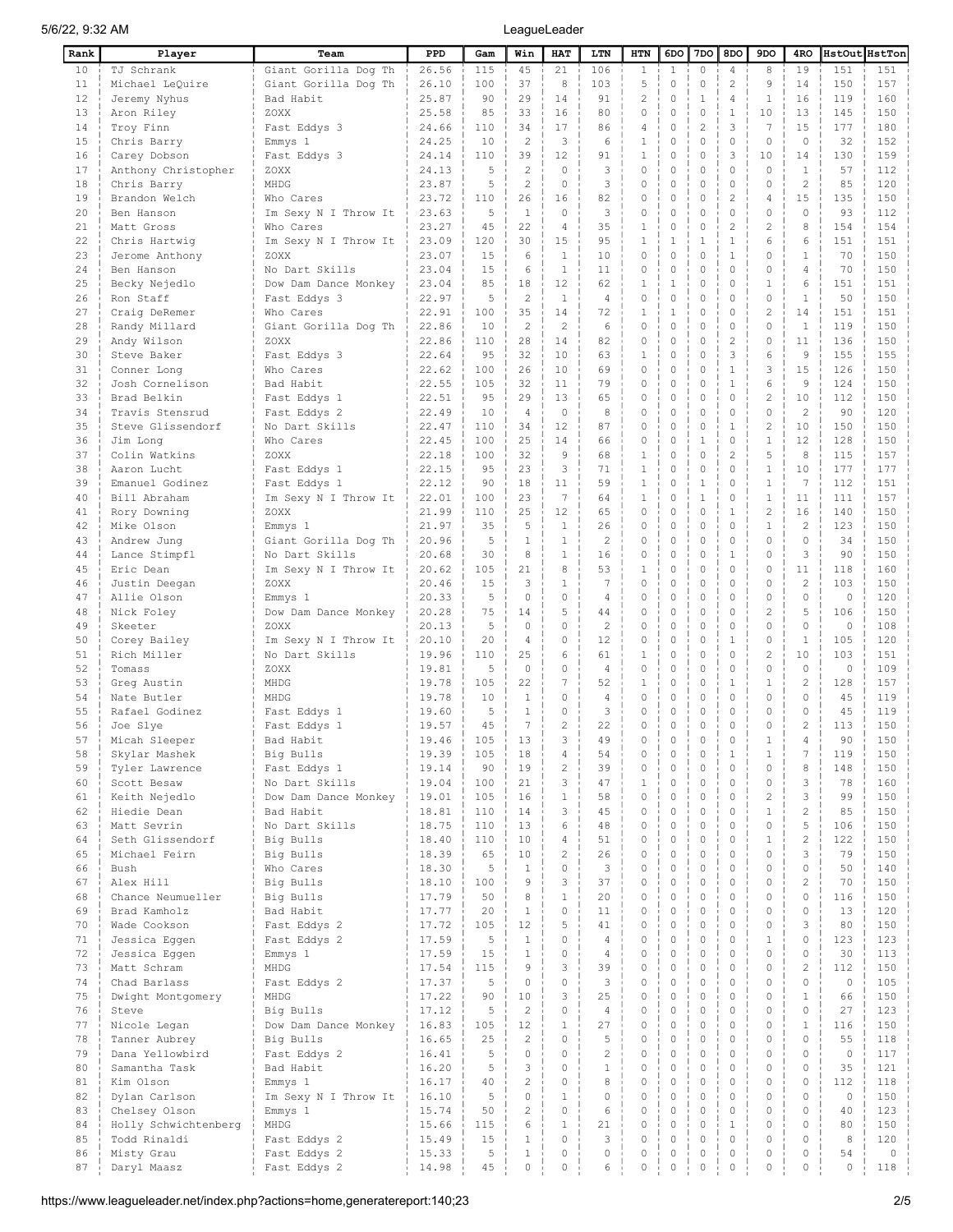| Rank | Player          | Team                 | <b>PPD</b> | Gam | Win | <b>HAT</b> | LTN | <b>HTN</b> | 6DO <b> </b> | 7DO 8DO | 9DO | 4RO | HstOutHstTon |     |
|------|-----------------|----------------------|------------|-----|-----|------------|-----|------------|--------------|---------|-----|-----|--------------|-----|
| 88   | Nikki Rinaldi   | Fast Eddys 2         | 14.86      | 9.5 |     |            | 16  |            |              |         |     |     | 27           | 153 |
| 89   | Jackie Eisner   | Dow Dam Dance Monkey | 14.78      | 85  |     |            |     |            |              |         |     |     | 66           | 122 |
| 90   | Denise Nickel   | Im Sexy N I Throw It | 14.78      |     |     |            |     |            |              |         |     |     |              |     |
| 91   | Dan Kelly       | Fast Eddys 2         | 14.72      | 55  |     |            | 12  |            |              |         |     |     | 51           | 144 |
| 92   | Larry Fuchs     | MHDG                 | 14.59      | 2.0 |     |            |     |            |              |         |     |     |              | 120 |
| 93   | Nate Butler     | Bad Habit            | 14.56      |     |     |            |     |            |              |         |     |     |              |     |
| 94   | Carter Kenneth  | ZOXX                 | 14.12      |     |     |            |     |            |              |         |     |     |              | 107 |
| 95   | Brittney Palmer | Fast Eddys 2         | 13.79      | 90  |     |            | 12  |            |              |         |     |     | 46           | 135 |
| 96   | Cody Petitt     | No Dart Skills       | 13.77      |     |     |            |     |            |              |         |     |     |              |     |
| 97   | Brent Foley     | Dow Dam Dance Monkey | 12.02      |     |     |            |     |            |              |         |     |     |              |     |
| 98   | Kelly           | Fast Eddys 2         | 11.17      |     |     |            |     |            |              |         |     |     |              |     |

## Most Improved Players for week 26, All Cricket games:

| Plaver       | Team                 | Previous MPR | MPR  | MPR Improvement |
|--------------|----------------------|--------------|------|-----------------|
| Todd Rinaldi | Fast Eddys 2         | 1.48         | 1.68 | 0.20            |
| Dan Kelly    | Fast Eddys 2         | 1.45         | 1.48 | $0.03 -$        |
| Nick Foley   | Dow Dam Dance Monkey | 2.23         | 2.26 | $0.03 -$        |
| Ian Allen    | Giant Gorilla Dog Th | 2.95         | 2.97 | $0.02 -$        |
| Nicole Legan | Dow Dam Dance Monkey | 1.60         | 1.62 | $0.02 -$        |

## All Cricket games, sorted by MPR:

| Rank         | Player              | Team                 | <b>MPR</b> | Gam            | Wins           | AST            | HAT            | 5MR            | 6MR            | 7MR            | 8MR            | 9MR                      | <b>WHS</b>     |
|--------------|---------------------|----------------------|------------|----------------|----------------|----------------|----------------|----------------|----------------|----------------|----------------|--------------------------|----------------|
| $\mathbf{1}$ | Ben Dersch          | Emmys 1              | 4.61       | 40             | 23             | 11             | $\overline{9}$ | 28             | 20             | 36             | $\overline{c}$ | $\overline{\phantom{a}}$ | $\circ$        |
| 2            | TJ Olson            | Emmys 1              | 3.75       | 12             | $\overline{7}$ | $\overline{4}$ | 3              | 11             | $\overline{c}$ | 6              | $\mathbb O$    | $\mathbb O$              | $\mathbb O$    |
| 3            | Randy Millard       | Giant Gorilla Dog Th | 3.50       | 8              | 6              | $\mathbf{1}$   | $\overline{2}$ | 3              | $\overline{2}$ | $\overline{4}$ | $\circ$        | 0                        | $\circ$        |
| 4            | Jake Kirchner       | Fast Eddys 3         | 3.43       | $\overline{4}$ | 3              | $\mathbf{1}$   | $\circ$        | $\overline{4}$ | $\mathfrak{D}$ | 0              | 0              | 0                        | $\circ$        |
| 5            | Dan Ruff            | Im Sexy N I Throw It | 3.18       | 96             | 44             | 19             | 8              | 55             | 30             | 19             | $\mathbf{1}$   | 3                        | 3              |
| 6            | Jeremy Nyhus        | Bad Habit            | 3.12       | 72             | 22             | 17             | $\overline{7}$ | 32             | 22             | 23             | $\mathbf{1}$   | $\mathbf{1}$             | $\circ$        |
| $\sqrt{ }$   | Nate Horan          | Giant Gorilla Dog Th | 3.09       | 92             | 38             | 41             | $\overline{4}$ | 59             | 27             | 17             | $\overline{c}$ | $\overline{4}$           | $\mathbf 0$    |
| 8            | Ben Ruosch          | ZOXX                 | 3.04       | $\overline{4}$ | $\mathbf{1}$   | $\mathbf{1}$   | $\circ$        | $\circ$        | 1              | $\overline{c}$ | 0              | 0                        | $\circ$        |
| 9            | Ian Allen           | Giant Gorilla Dog Th | 2.97       | 92             | 46             | 34             | 5              | 47             | 29             | 16             | 0              | $\mathbf{1}$             | $\mathbf{1}$   |
| 10           | Michael LeQuire     | Giant Gorilla Dog Th | 2.95       | 80             | 29             | 38             | $\Omega$       | 41             | 2.5            | 14             | $\Omega$       | 4                        | $\circ$        |
| 11           | Jason Eqqen         | Fast Eddys 3         | 2.92       | 88             | 32             | 36             | 5              | 33             | 31             | 16             | $\mathbf{1}$   | 0                        | $\mathbf 0$    |
| 12           | Travis Stensrud     | Fast Eddys 2         | 2.90       | 8              | 5              | $\circ$        | $\circ$        | 5              | 3              | $\mathbf{1}$   | 0              | 0                        | $\mathbf 0$    |
| 13           | TJ Schrank          | Giant Gorilla Dog Th | 2.88       | 92             | 40             | 43             | $\overline{4}$ | 30             | 20             | 22             | $\Omega$       | 4                        | $\mathbf{1}$   |
| 14           | Andrew Jung         | Giant Gorilla Dog Th | 2.85       | $\overline{4}$ | $\mathbf{1}$   | 3              | $\circ$        | $\mathbf{1}$   | $\mathbf{1}$   | $\mathbf{1}$   | 0              | 0                        | $\circ$        |
| 15           | Troy Finn           | Fast Eddys 3         | 2.81       | 88             | 33             | 32             | $\Omega$       | 39             | 18             | 16             | $\Omega$       | $\mathbf{1}$             | $\overline{c}$ |
| 16           | Matt Gross          | Who Cares            | 2.78       | 36             | 13             | 14             | 6              | 9              | 10             | 8              | $\mathbf{1}$   | $\overline{c}$           | $\overline{2}$ |
| 17           | Aron Riley          | ZOXX                 | 2.75       | 68             | 20             | 24             | $\overline{c}$ | 32             | 11             | 18             | 0              | $\overline{4}$           | $\mathbf 0$    |
| 18           | Brandon Welch       | Who Cares            | 2.68       | 88             | 33             | 2.9            | $\overline{2}$ | 38             | 22             | 10             | $\Omega$       | 3                        | $\Omega$       |
| 19           | Craig DeRemer       | Who Cares            | 2.64       | 80             | 32             | 27             | 3              | 33             | 23             | 17             | 0              | $\overline{c}$           | $\circ$        |
| 20           | Jerome Anthony      | ZOXX                 | 2.60       | 12             | $\overline{A}$ | 3              | $\mathbf{1}$   | 8              | $\mathfrak{D}$ | $\overline{c}$ | $\Omega$       | $\Omega$                 | $\circ$        |
| 21           | Carey Dobson        | Fast Eddys 3         | 2.59       | 88             | 35             | 30             | $\overline{4}$ | 48             | 18             | 5              | $\overline{c}$ | 0                        | $\mathbf 0$    |
| 22           | Chris Hartwig       | Im Sexy N I Throw It | 2.55       | 96             | 35             | 23             | $\overline{4}$ | 43             | 16             | 10             | $\mathbf 0$    | $\overline{c}$           | $\mathbf 0$    |
| 2.3          | Chris Barry         | Emmys 1              | 2.55       | 8              | 3              | $\mathbf{1}$   | $\Omega$       | $\mathfrak{D}$ | $\overline{1}$ | $\mathfrak{D}$ | $\Omega$       | $\Omega$                 | $\Omega$       |
| 24           | Bryan Buntrock      | Fast Eddys 3         | 2.53       | $\overline{4}$ | $\mathbf{1}$   | $\mathbf{1}$   | $\Omega$       | $\mathfrak{D}$ | $\mathbf{1}$   | $\Omega$       | $\Omega$       | 0                        | $\circ$        |
| 25           | Colin Watkins       | ZOXX                 | 2.52       | 80             | 29             | 23             | $\overline{c}$ | 29             | 20             | 11             | $\mathbf{1}$   | $\Omega$                 | $\Omega$       |
| 26           | Becky Nejedlo       | Dow Dam Dance Monkey | 2.51       | 68             | 2.0            | 5              | 5              | 2.1            | 22             | 9              | $\mathbf{1}$   | $\overline{c}$           | $\Omega$       |
| 27           | Steve Baker         | Fast Eddys 3         | 2.50       | 76             | 25             | 28             | $1\,$          | 24             | 13             | 8              | $\mathbb O$    | 0                        | $1\,$          |
| 28           | Ben Hanson          | Im Sexy N I Throw It | 2.50       | $\Delta$       | 0              | $\mathbf{1}$   | $\circ$        | $\mathbf{1}$   | $\overline{2}$ | 1              | $\mathbf 0$    | 0                        | $\circ$        |
| 29           | Anthony Christopher | ZOXX                 | 2.48       | $\overline{4}$ | $\circ$        | $\circ$        | $\circ$        | $\circ$        | $\overline{c}$ | 0              | 0              | 0                        | $\mathbf{0}$   |
| 30           | Brad Belkin         | Fast Eddys 1         | 2.47       | 76             | 26             | 14             | 6              | 25             | 12             | 8              | 2              | $\Omega$                 | 1              |
| 31           | Andy Wilson         | ZOXX                 | 2.46       | 88             | 27             | 30             | $\overline{4}$ | 29             | 16             | 17             | $\circ$        | 0                        | $\circ$        |
| 32           | Josh Cornelison     | Bad Habit            | 2.45       | 84             | 22             | 19             | 3              | 34             | 20             | 9              | 0              | $\overline{c}$           | $\mathbb O$    |
| 33           | Mike Olson          | Emmys 1              | 2.43       | 28             | 8              | 8              | $\circ$        | 8              | 6              | $\overline{4}$ | 0              | $\mathbf{1}$             | $\circ$        |
| 34           | Emanuel Godinez     | Fast Eddys 1         | 2.43       | 72             | 23             | 14             | 5              | 37             | 10             | 13             | 0              | 0                        | $\mathbf{1}$   |
| 35           | Steve Glissendorf   | No Dart Skills       | 2.40       | 88             | 26             | 13             | 2              | 32             | 16             | 14             | $\Omega$       | 4                        | $\circ$        |
| 36           | Bill Abraham        | Im Sexy N I Throw It | 2.38       | 80             | 22             | 27             | 3              | 23             | 12             | 12             | 0              | $\mathbf{1}$             | $\circ$        |
| 37           | Ben Hanson          | No Dart Skills       | 2.38       | 12             | $\overline{4}$ | 5              | $1\,$          | $\overline{9}$ | $\overline{4}$ | $\circ$        | 0              | 0                        | $\mathbf 0$    |
| 38           | Rory Downing        | ZOXX                 | 2.37       | 88             | 30             | 25             | 5              | 34             | 11             | 11             | 0              | $\mathbf{1}$             | $\circ$        |
| 39           | Conner Long         | Who Cares            | 2.36       | 80             | 24             | 24             | $\mathbf{1}$   | 28             | 11             | 5              | 0              | $\mathbf{1}$             | $\circ$        |
| 40           | Chris Barry         | MHDG                 | 2.34       | $\overline{4}$ | $\mathbf{1}$   | $\Omega$       | $\Omega$       | $\Omega$       | $\Omega$       | $\Omega$       | $\Omega$       | $\Omega$                 | $\circ$        |
| 41           | Jim Long            | Who Cares            | 2.34       | 80             | 23             | 29             | $\mathbf{1}$   | 22             | 20             | 14             | 0              | 0                        | $\circ$        |
| 42           | Lance Stimpfl       | No Dart Skills       | 2.32       | 24             | 6              | 7              | $\circ$        | 10             | $\overline{c}$ | $\overline{2}$ | 0              | $\mathbf{1}$             | $\mathbf 0$    |
| 43           | Chad Barlass        | Fast Eddys 2         | 2.30       | $\overline{4}$ | $\Omega$       | $\Omega$       | $\Omega$       | $\Omega$       | $\Omega$       | $\mathbf{1}$   | $\Omega$       | $\Omega$                 | $\circ$        |
| 44           | Aaron Lucht         | Fast Eddys 1         | 2.28       | 76             | 16             | 33             | $\mathbf{1}$   | 29             | 6              | 5              | 0              | 0                        | $\circ$        |
| 45           | Nick Foley          | Dow Dam Dance Monkey | 2.26       | 60             | 13             | 7              | $\overline{c}$ | 16             | 8              | 5              | $\mathbf{1}$   | $\mathbf{1}$             | $\mathbf{1}$   |
| 46           | Nate Butler         | Bad Habit            | 2.24       | $\overline{4}$ | $\Omega$       | $\mathbf{1}$   | $\circ$        | $\Omega$       | $\mathbf{1}$   | 0              | 0              | 0                        | $\mathbf 0$    |
| 47           | Ron Staff           | Fast Eddys 3         | 2.21       | $\overline{4}$ | $\mathbf{1}$   | $\overline{c}$ | $\circ$        | $\mathbf{1}$   | $\mathbf{1}$   | 0              | 0              | 0                        | $\mathbf 0$    |
| 48           | Rich Miller         | No Dart Skills       | 2.21       | 88             | 22             | 21             | $\overline{c}$ | 14             | 17             | 7              | $\Omega$       | $\mathbf{1}$             | $\circ$        |
| 49           | Justin Deegan       | ZOXX                 | 2.21       | 12             | 3              | 6              | $\circ$        | $\overline{4}$ | $\overline{c}$ | $\overline{2}$ | $\mathbf 0$    | 0                        | $\circ$        |
| 50           | Skylar Mashek       | Big Bulls            | 2.18       | 84             | 2.4            | 12             | 5              | 2.4            | 13             | 5              | 3              | $\mathbf{1}$             | $\Omega$       |
| 51           | Matt Sevrin         | No Dart Skills       | 2.17       | 88             | 21             | 15             | 3              | 21             | 13             | 6              | $\circ$        | $\mathbf{1}$             | $\circ$        |
| 52           | Steve               | Big Bulls            | 2.13       | 4              | 3              | $\mathbf{1}$   | $\mathbb O$    | $\mathbf{1}$   | 1              | 0              | $\mathbb O$    | 0                        | $\mathbb O$    |
|              |                     |                      |            |                |                |                |                |                |                |                |                |                          |                |

https://www.leagueleader.net/index.php?actions=home,generatereport:140;23 3/5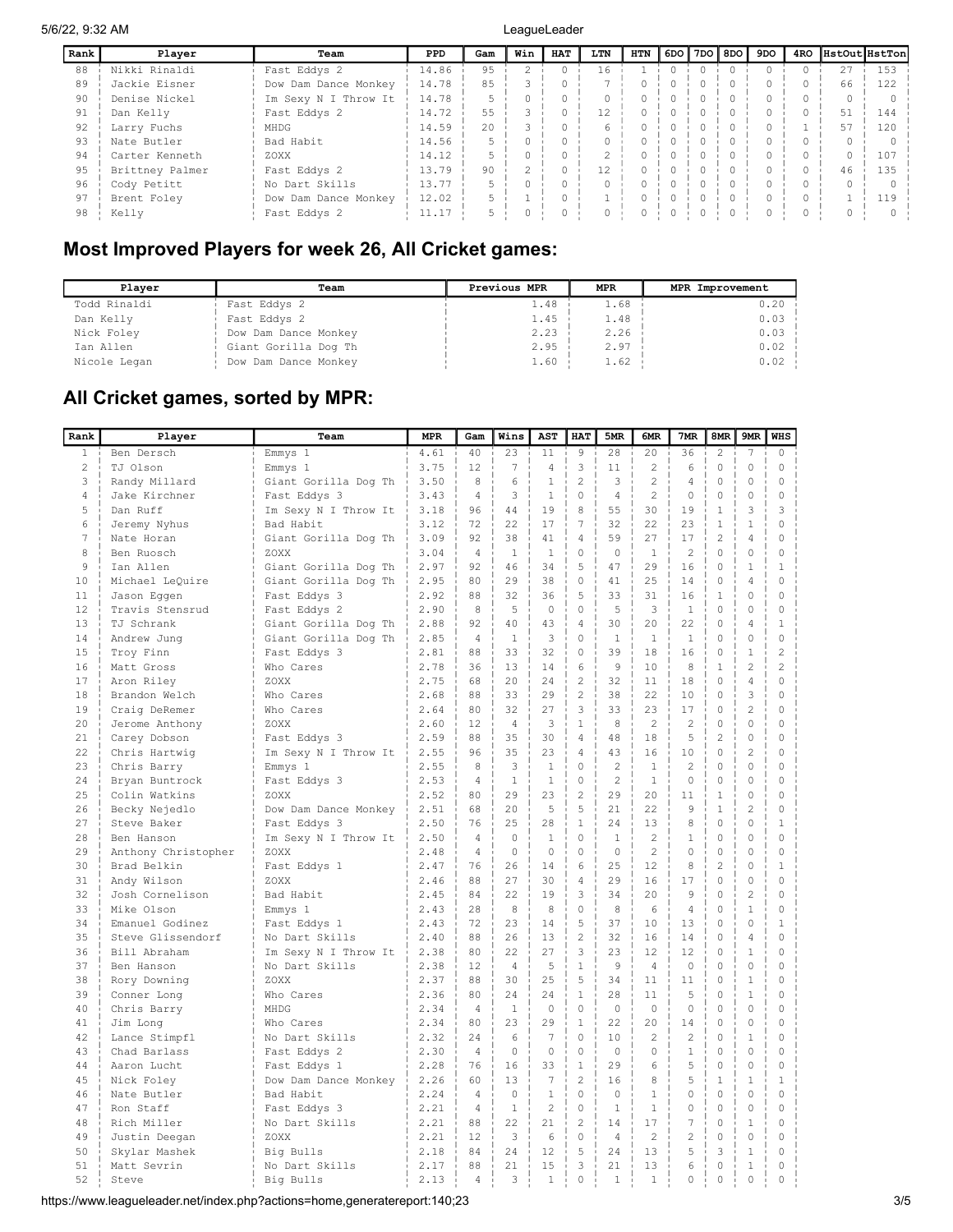| Rank | Player               | Team                 | <b>MPR</b> | Gam            | Wins           | <b>AST</b>               | <b>HAT</b>     | 5MR            | 6MR          | 7MR            | 8MR          | 9MR          | <b>WHS</b>   |
|------|----------------------|----------------------|------------|----------------|----------------|--------------------------|----------------|----------------|--------------|----------------|--------------|--------------|--------------|
| 53   | Eric Dean            | Im Sexy N I Throw It | 2.12       | 84             | 10             | 30                       | $\mathbf{1}$   | 21             | 12           | 9              | $\mathbf{1}$ | $\circ$      | $\circ$      |
| 54   | Tomass               | ZOXX                 | 2.10       | $\overline{4}$ | $\overline{c}$ | $\overline{c}$           | $\Omega$       | $\Omega$       | $\mathbf{1}$ | 0              | 0            | 0            | $\mathbf 0$  |
| 55   | Jessica Eggen        | Emmys 1              | 2.09       | 12             | $\Omega$       | 6                        | $\Omega$       | 6              | $\Omega$     | 0              | 0            | $\Omega$     | $\mathbf 0$  |
| 56   | Joe Slye             | Fast Eddys 1         | 2.08       | 36             | 13             | 8                        | $\mathbf{1}$   | 11             | 5            | 1              | $\Omega$     | $\mathbf{1}$ | $\Omega$     |
| 57   | Greg Austin          | MHDG                 | 2.07       | 84             | 1.5            | 9                        | 3              | 2.5            | 12           | 4              | 1            | 1            | $\Omega$     |
| 58   | Michael Feirn        | Big Bulls            | 2.06       | 52             | 8              | 9                        | $\cap$         | 11             | 6            | 5              | $\Omega$     | $\Omega$     | $\Omega$     |
| 59   | Micah Sleeper        | Bad Habit            | 2.04       | 84             | 17             | 13                       | $\mathfrak{D}$ | 19             | 8            | 4              | 0            | $\Omega$     | $\mathbf{1}$ |
| 60   | Seth Glissendorf     | Big Bulls            | 1.99       | 88             | 12             | 16                       | $\mathfrak{D}$ | 20             | 1.3          | 3              | $\Omega$     | $\Omega$     | $\Omega$     |
| 61   | Scott Besaw          | No Dart Skills       | 1.98       | 80             | 5              | 23                       | $\Omega$       | 16             | 8            | 7              | $\Omega$     | $\Omega$     | $\Omega$     |
| 62   | Tyler Lawrence       | Fast Eddys 1         | 1.98       | 72             | 15             | 23                       | $\overline{2}$ | 16             | 6            | 8              | 0            | 0            | $\mathbf 0$  |
| 63   | Keith Nejedlo        | Dow Dam Dance Monkey | 1.97       | 84             | 1.3            | 13                       | $\mathbf{1}$   | 2.1            | 6            | 3              | 0            | $\Omega$     | $\Omega$     |
| 64   | Corey Bailey         | Im Sexy N I Throw It | 1.95       | 16             | $\overline{c}$ | 8                        | 3              | $\mathfrak{D}$ | 3            | $\Omega$       | 0            | 0            | $\circ$      |
| 65   | Dana Yellowbird      | Fast Eddys 2         | 1.93       | $\overline{4}$ | $\Omega$       | $\Omega$                 | $\Omega$       | $\mathbf{1}$   | $\Omega$     | 0              | 0            | $\mathbf 0$  | $\Omega$     |
| 66   | Allie Olson          | Emmys 1              | 1.90       | 4              | $\Omega$       | $\overline{c}$           | $\Omega$       | $\mathbf{1}$   | $\Omega$     | 0              | $\Omega$     | $\Omega$     | $\Omega$     |
| 67   | Matt Schram          | MHDG                 | 1.85       | 92             | 9              | 18                       | $\mathbf{1}$   | 22             | 10           | 3              | 0            | $\Omega$     | $\Omega$     |
| 68   | Hiedie Dean          | Bad Habit            | 1.84       | 88             | 11             | 21                       | $\mathfrak{D}$ | 13             | 10           | 3              | 1            | $\Omega$     | $\Omega$     |
| 69   | Alex Hill            | Big Bulls            | 1.84       | 80             | 7              | 21                       | $\mathbf{1}$   | 19             | 4            | 5              | $\Omega$     | $\Omega$     | $\Omega$     |
| 70   | Nate Butler          | MHDG                 | 1.83       | 8              | $\Omega$       | $\mathbf{1}$             | $\Omega$       | $\mathfrak{D}$ | $\cap$       | $\Omega$       | 0            | $\Omega$     | $\Omega$     |
| 71   | Skeeter              | ZOXX                 | 1.83       | $\Delta$       | 1              | $\overline{\mathcal{L}}$ | $\Omega$       | $\mathbf{1}$   | $\mathbf{1}$ | 0              | 0            | $\Omega$     | $\Omega$     |
| 72   | Samantha Task        | Bad Habit            | 1.81       | 4              | $\overline{c}$ | $\overline{c}$           | $\mathbf{1}$   | $\mathbf{1}$   | $\Omega$     | 0              | 0            | 0            | $\mathbf 0$  |
| 73   | Chance Neumueller    | Big Bulls            | 1.76       | 40             | 6              | 6                        | $\mathbf{1}$   | $\overline{7}$ | 1            | $\mathbf{1}$   | 0            | $\circ$      | $\mathbf 0$  |
| 74   | Rafael Godinez       | Fast Eddys 1         | 1.75       | $\overline{4}$ | $\mathbf{1}$   | $\overline{c}$           | $\mathbf 0$    | $\Omega$       | 0            | $\mathbf{1}$   | 0            | $\circ$      | $\mathbf 0$  |
| 75   | Tanner Aubrey        | Big Bulls            | 1.74       | 2.0            | $\overline{7}$ | $\overline{c}$           | $\Omega$       | 3              | 1            | $\Omega$       | $\Omega$     | $\Omega$     | $\Omega$     |
| 76   | Dwight Montgomery    | MHDG                 | 1.72       | 72             | 12             | 7                        | $\Omega$       | 13             | 4            | 1              | $\Omega$     | $\Omega$     | $\mathbf 0$  |
| 77   | Bush                 | Who Cares            | 1.72       | $\overline{4}$ | $\Omega$       | $\overline{c}$           | $\Omega$       | $\mathbf{1}$   | 1            | $\Omega$       | $\Omega$     | $\circ$      | $\Omega$     |
| 78   | Todd Rinaldi         | Fast Eddys 2         | 1.68       | 12.            | 1              | 1                        | $\Omega$       | $\mathfrak{D}$ | $\Omega$     | 0              | $\mathbf{1}$ | $\Omega$     | $\Omega$     |
| 79   | Dylan Carlson        | Im Sexy N I Throw It | 1.64       | $\Delta$       | $\Omega$       | $\overline{2}$           | $\Omega$       | $\mathbf{1}$   | $\cap$       | 0              | $\Omega$     | $\Omega$     | $\Omega$     |
| 80   | Kim Olson            | Emmys 1              | 1.64       | 32             | $\overline{4}$ | 7                        | $\Omega$       | 3              | 6            | 1              | $\Omega$     | $\Omega$     | $\Omega$     |
| 81   | Brent Foley          | Dow Dam Dance Monkey | 1.63       | $\Delta$       | $\Omega$       | $\Omega$                 | $\Omega$       | $\mathbf{1}$   | $\cap$       | $\Omega$       | $\Omega$     | $\Omega$     | $\Omega$     |
| 82   | Nicole Legan         | Dow Dam Dance Monkey | 1.62       | 84             | 6              | 19                       | $\mathbf{1}$   | 11             | 8            | $\overline{c}$ | $\mathbf{1}$ | $\Omega$     | $\Omega$     |
| 83   | Larry Fuchs          | MHDG                 | 1.62       | 16             | $\mathbf{1}$   | 4                        | $\Omega$       | 3              | 0            | $\overline{c}$ | 0            | $\mathbf 0$  | $\circ$      |
| 84   | Jessica Eggen        | Fast Eddys 2         | 1.59       | $\overline{4}$ | $\Omega$       | $\Omega$                 | $\Omega$       | $\Omega$       | $\mathbf{1}$ | 0              | 0            | $\circ$      | $\mathbf 0$  |
| 85   | Brad Kamholz         | Bad Habit            | 1.58       | 16             | 3              | 4                        | $\Omega$       | $\overline{4}$ | $\Omega$     | 0              | 0            | $\Omega$     | $\mathbf 0$  |
| 86   | Wade Cookson         | Fast Eddys 2         | 1.57       | 84             | $\overline{4}$ | $\overline{c}$           | $\overline{2}$ | 13             | 1            | 3              | $\Omega$     | $\Omega$     | $\mathbf 0$  |
| 87   | Holly Schwichtenberg | MHDG                 | 1.54       | 92             | 13             | 12                       | $\Omega$       | 9              | 4            | 5              | 1            | $\mathbf{1}$ | $\Omega$     |
| 88   | Daryl Maasz          | Fast Eddys 2         | 1.52       | 36             | $\overline{c}$ | $\overline{4}$           | $\mathbf{1}$   | 8              | $\mathbf{1}$ | $\Omega$       | $\Omega$     | $\Omega$     | $\Omega$     |
| 89   | Dan Kelly            | Fast Eddys 2         | 1.48       | 44             | 1              | $\Omega$                 | $\Omega$       | 6              | 1            | $\mathbf{1}$   | 0            | $\Omega$     | $\Omega$     |
| 90   | Chelsey Olson        | Emmys 1              | 1.44       | 40             | $\mathfrak{D}$ | 8                        | $\cap$         | 5              | 4            | 0              | $\Omega$     | $\Omega$     | $\Omega$     |
| 91   | Denise Nickel        | Im Sexy N I Throw It | 1.38       | $\overline{4}$ | $\Omega$       | 3                        | $\Omega$       | $\Omega$       | $\mathbf{1}$ | 0              | 0            | $\Omega$     | $\Omega$     |
| 92   | Nikki Rinaldi        | Fast Eddys 2         | 1.32       | 76             | $\Omega$       | $\mathbf{1}$             | $\mathbf{1}$   | 9              | 3            | 0              | $\Omega$     | $\Omega$     | $\Omega$     |
| 93   | Jackie Eisner        | Dow Dam Dance Monkey | 1.32       | 68             | $\overline{4}$ | 12                       | $\cap$         | 12             | 4            | $\overline{c}$ | $\mathbf{1}$ | $\Omega$     | $\Omega$     |
| 94   | Misty Grau           | Fast Eddys 2         | 1.29       | $\overline{4}$ | $\Omega$       | $\mathbf{1}$             | $\Omega$       | $\Omega$       | $\Omega$     | $\Omega$       | $\Omega$     | $\Omega$     | $\circ$      |
| 95   | Cody Petitt          | No Dart Skills       | 1.18       | $\overline{4}$ | 0              | 0                        | $\mathbf 0$    | $\circ$        | $\Omega$     | 0              | 0            | $\circ$      | $\circ$      |
| 96   | Brittney Palmer      | Fast Eddys 2         | 1.15       | 72             | $\mathbf{1}$   | 5                        | $\Omega$       | $\overline{2}$ | $\Omega$     | $\mathbf{1}$   | 0            | 0            | $\Omega$     |
| 97   | Carter Kenneth       | ZOXX                 | 0.91       | $\overline{4}$ | 1              | $\overline{2}$           | $\Omega$       | $\mathbf{1}$   | $\Omega$     | $\Omega$       | 0            | $\Omega$     | $\Omega$     |
| 98   | Kelly                | Fast Eddys 2         | 0.84       | 4              | $\Omega$       | 0                        | $\Omega$       | $\Omega$       | $\Omega$     | $\Omega$       | 0            | $\Omega$     | $\Omega$     |

# All X01 games, Week 26, sorted by PPD:

| Rank          | Player            | Team                 | PPD   | Gam            | Winl           | <b>HAT</b>     | LTN                      | htn I    | 6DO       | 7DO          | 8DO          | 9DO          |               |           | 4RO HstOut HstTon |
|---------------|-------------------|----------------------|-------|----------------|----------------|----------------|--------------------------|----------|-----------|--------------|--------------|--------------|---------------|-----------|-------------------|
| $\mathbf{1}$  | Dan Ruff          | Im Sexy N I Throw It | 31.80 | 5              | $\mathcal{L}$  | $\mathbf{1}$   | 9                        | $\cap$   | $\Omega$  | $\mathbf{1}$ | $\Omega$     | $\mathbf{1}$ | $\Omega$      | 81        | 150               |
| $\mathcal{L}$ | Ian Allen         | Giant Gorilla Dog Th | 28.55 | 5              | $\overline{c}$ | $\overline{1}$ | 5                        | 1        | $\Omega$  | $\Omega$     | $\cap$       | $\Omega$     | $\mathbf{1}$  | 34        | 157               |
| 3             | Nate Horan        | Giant Gorilla Dog Th | 27.13 | 5              |                |                | 6                        | $\cap$   | $\Omega$  | Λ            | $\bigcap$    | $\Omega$     | $\mathbf{1}$  | 69        | 150               |
| 4             | Chris Hartwig     | Im Sexy N I Throw It | 27.05 | 5              |                | $\Omega$       | 5                        | $\cap$   | $\cap$    | Λ            | $\cap$       |              | $\cap$        | 139       | 139               |
| 5             | Becky Nejedlo     | Dow Dam Dance Monkey | 25.88 | 5              |                |                | 3                        | $\cap$   | $\bigcap$ | U            | $\cap$       | $\Omega$     | $\cap$        | $\cap$    | 150               |
| 6             | Aron Riley        | ZOXX                 | 25.86 | 5              | Δ              |                | $\overline{\mathcal{L}}$ | $\Omega$ | $\Omega$  | Λ            | $\cap$       |              | $\mathcal{L}$ | 84        | 150               |
|               | Michael LeOuire   | Giant Gorilla Dog Th | 25.39 | 5              |                | $\cap$         | 5                        | $\Omega$ | $\bigcap$ | O            |              | $\Omega$     | $\cap$        | 64        | 120               |
| 8             | Andy Wilson       | ZOXX                 | 25.21 | 5              |                |                | 5                        | $\cap$   | $\Omega$  | O            |              | $\Omega$     | $\mathbf{1}$  | 136       | 136               |
| 9             | Jim Long          | Who Cares            | 25.17 | 5              |                |                | 4                        | $\Omega$ | $\bigcap$ | O            | <sup>n</sup> | $\Omega$     | 3             | 111       | 150               |
| 10            | Rory Downing      | ZOXX                 | 24.47 | 5              |                | $\mathfrak{D}$ |                          | $\cap$   | $\bigcap$ | O            | <sup>n</sup> | $\Omega$     | $\mathbf{1}$  | 69        | 150               |
| 11            | Steve Glissendorf | No Dart Skills       | 23.45 | 5              | $\mathfrak{D}$ |                | 4                        | $\cap$   | O         | Λ            | n.           | $\Omega$     | $\mathbf{1}$  | 134       | 150               |
| 12            | Emanuel Godinez   | Fast Eddys 1         | 23.18 | 5              | $\mathcal{L}$  |                | 3                        | $\Omega$ | $\bigcap$ | O            | $\cap$       | 1            | $\mathbf{1}$  | 112       | 150               |
| 13            | Colin Watkins     | ZOXX                 | 22.78 | 5              |                | $\Omega$       | 6                        | $\Omega$ | $\Omega$  | 0            | $\Omega$     | $\Omega$     | $\mathbf{1}$  | 104       | 118               |
| 14            | Eric Dean         | Im Sexy N I Throw It | 22.47 | 5              |                |                | $\mathcal{L}$            | $\Omega$ |           | Λ            |              | $\Omega$     | 1             | 34        | 150               |
| 1.5           | Bill Abraham      | Im Sexy N I Throw It | 22.29 | 5              |                | $\bigcap$      | $\mathcal{R}$            | $\cap$   | $\cap$    | U            | $\cap$       | $\Omega$     | $\mathbf{1}$  | 53        | 117               |
| 16            | TJ Schrank        | Giant Gorilla Dog Th | 21.70 | 5              |                | $\overline{1}$ | $\overline{\mathcal{L}}$ | $\Omega$ | $\Omega$  | O            | $\Omega$     | $\Omega$     | $\cap$        | $\cap$    | 150               |
| 17            | Nick Foley        | Dow Dam Dance Monkey | 21.19 | 5              |                |                |                          | $\Omega$ | $\cap$    | Λ            | ∩            | $\Omega$     | 1             | 69        | 150               |
| 18            | Aaron Lucht       | Fast Eddys 1         | 21.00 | 5              |                |                | $\mathcal{R}$            | $\cap$   |           | Λ            | n.           |              | $\cap$        | 138       | 138               |
| 19            | Joe Slye          | Fast Eddys 1         | 20.58 | 5              |                | $\overline{1}$ | $\overline{\mathcal{L}}$ | $\cap$   | $\Omega$  | O            | $\cap$       | $\Omega$     | $\Omega$      | $\bigcap$ | 150               |
| $20^{\circ}$  | Keith Nejedlo     | Dow Dam Dance Monkey | 20.02 | 5              |                | $\cap$         | 3                        | O        | O         | Λ            | <sup>n</sup> | O            | $\cap$        | O.        | 113               |
| 21            | Matt Schram       | MHDG                 | 19.79 | 5              |                |                | $\overline{\mathcal{L}}$ | $\Omega$ |           | O            | <sup>n</sup> | O            | $\cap$        | O         | 150               |
| 22.2          | Brandon Welch     | Who Cares            | 19.72 | $\overline{a}$ | $\mathcal{L}$  | $\Omega$       | $\overline{\mathcal{L}}$ | $\cap$   | $\Omega$  | O            | $\cap$       | $\Omega$     | $\cap$        | 131       | 131               |
| 23            | Skylar Mashek     | Big Bulls            | 19.41 | 5              |                |                | 3                        | $\Omega$ | $\Omega$  | 0            | $\cap$       | $\Omega$     | $\cap$        | 82        | 150               |
| 2.4           | Tyler Lawrence    | Fast Eddys 1         | 19.16 | 5.             |                |                | 3                        | $\cap$   |           | U            | ∩            | O            | $\mathbf{1}$  | 50        | 112               |
| 2.5           | Wade Cookson      | Fast Eddys 2         | 18.90 | 5              | $\mathfrak{D}$ | $\cap$         | 4                        | $\cap$   | O         | Λ            | <sup>n</sup> | O            | $\cap$        | 50        | 116               |
| 26            | Craig DeRemer     | Who Cares            | 18.85 | 5              | $\mathfrak{D}$ | $\bigcap$      | 1                        | $\Omega$ | $\cap$    | 0            | $\cap$       | $\Omega$     | $\cap$        | Q         | 120               |
| 27            | Scott Besaw       | No Dart Skills       | 18.81 |                | $\overline{c}$ | $\cap$         | $\overline{\mathcal{L}}$ | O        | $\Omega$  | 0            | $\cap$       | $\Omega$     | $\Omega$      | 44        | 120               |

https://www.leagueleader.net/index.php?actions=home,generatereport:140;23 4/5